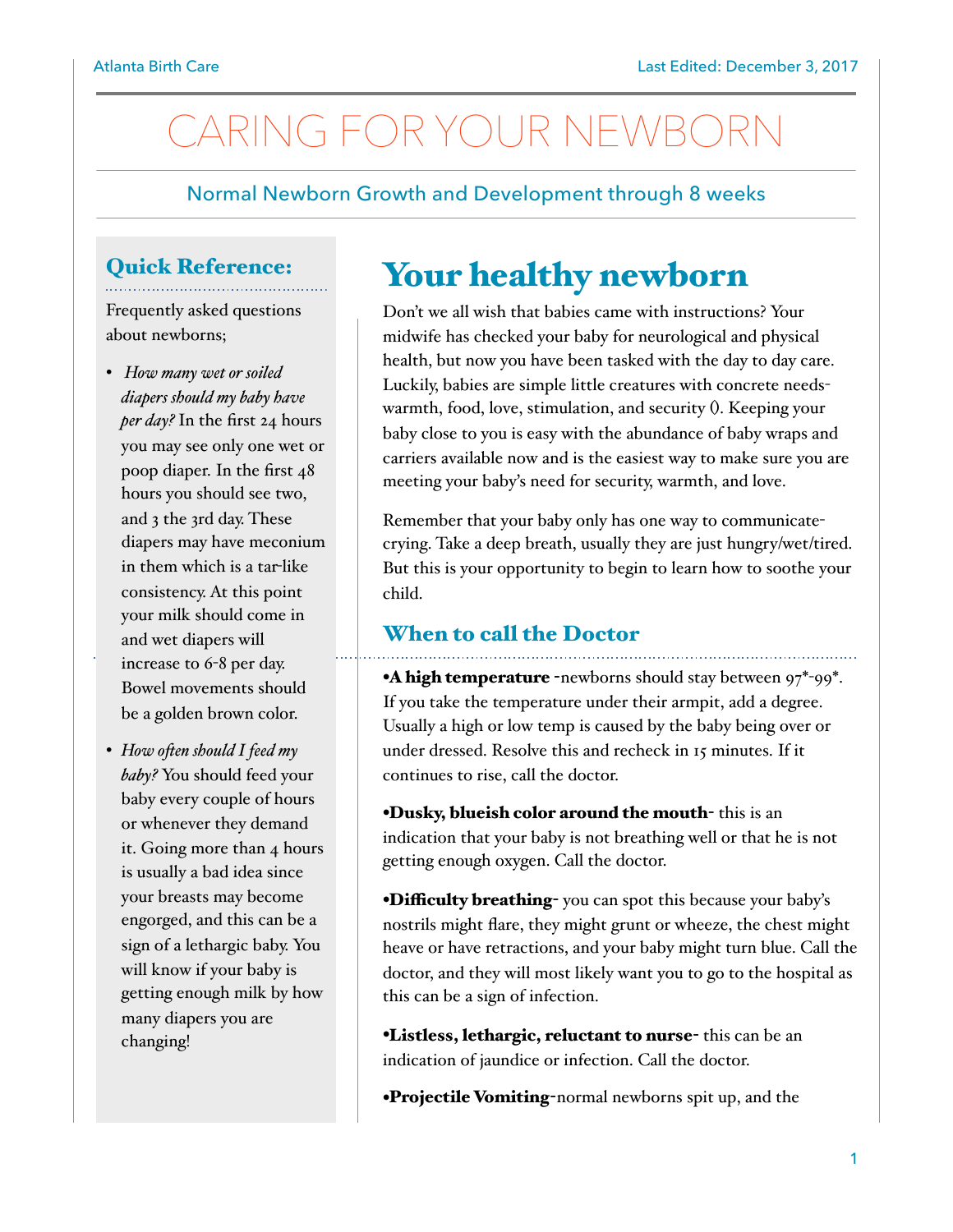- *How much should my baby sleep?* Unfortunately newborns do not sleep according to any predictable pattern! It might seem like they sleep all the time, but the important thing is that they have periods of time each day that they are alert, eyes open, and eager to nurse. It is very normal for a newborn to fall asleep at the breast. Change their diaper between sides to wake them up!
- *• Is it okay to hold my baby al the time?* Yes! Remember that your baby spent 9 months inside of you and does not have the ability to soothe herself.
- *• Why is my baby breathing like that?* Babies breath irregularly with long pauses between breaths, up to 10-12 seconds long. A normal breathing rate is 30-40 breaths per minute, but it can be as high as 60 in the first couple of days. Listen/watch your baby breath for 60 seconds to get their rate.
- *What's up with my baby's skin?*  Most babies are pretty red when they are first born, and blueish hands or feet is normal for the first 24 hours. A red blotchy rash may occur over the head and trunk and can last up to 2 months.

amount and frequency is unique to each baby. It is pretty easy to shake up their tummies and elicit the contents onto your shoulder. However, forceful vomiting that shoots out a long-distance is not normal and needs to be evaluated by a pediatrician.

•Bleeding from the nose, umbilical cord stump, blood in stool or spit up-these are symptoms of vitamin K deficiency bleeding. If you chose not to get the vitamin K injection you will watch for these warning bleeds as well as unexplained bruising. Call your doctor and head to the hospital immediately.

•Additional reasons to check in with your doctor: bulging soft spot, stiff or floppy body, unexplained irritability, jaundice in the first 24 hours or worsening with above symptoms.

### More Information about your Newborn

•Your baby's heart rate should be between 110 and 150 beats per minute. You can calculate this by listening to your baby's heart with your head over the chest, or feeling it with your fingers on the chest. Listen/feel for 60 seconds to get the heart rate.

•You may have chosen not to circumcise your son. Do not retract the foreskin for cleaning. Basic soap and water cleansing along with the rest of the body is sufficient.

•The umbilical cord stump takes a few days to dry up and fall off. You may notice a fleshy odor coming from the stump and this is normal. Sometimes the stump is hanging by a thread and you notice what appears to be pus, but this is likely just an area that is still healing and closing up. You can cleanse the area with a cotton swab dipped in sea salt water. No bad odor or redness should be present.

•Do not allow sick people to visit you or your baby.

•Most babies lose a bit of weight after birth but regain it within 7-10 days, then gain about half a pound  $(5-7 \text{ ounces})$  per week.